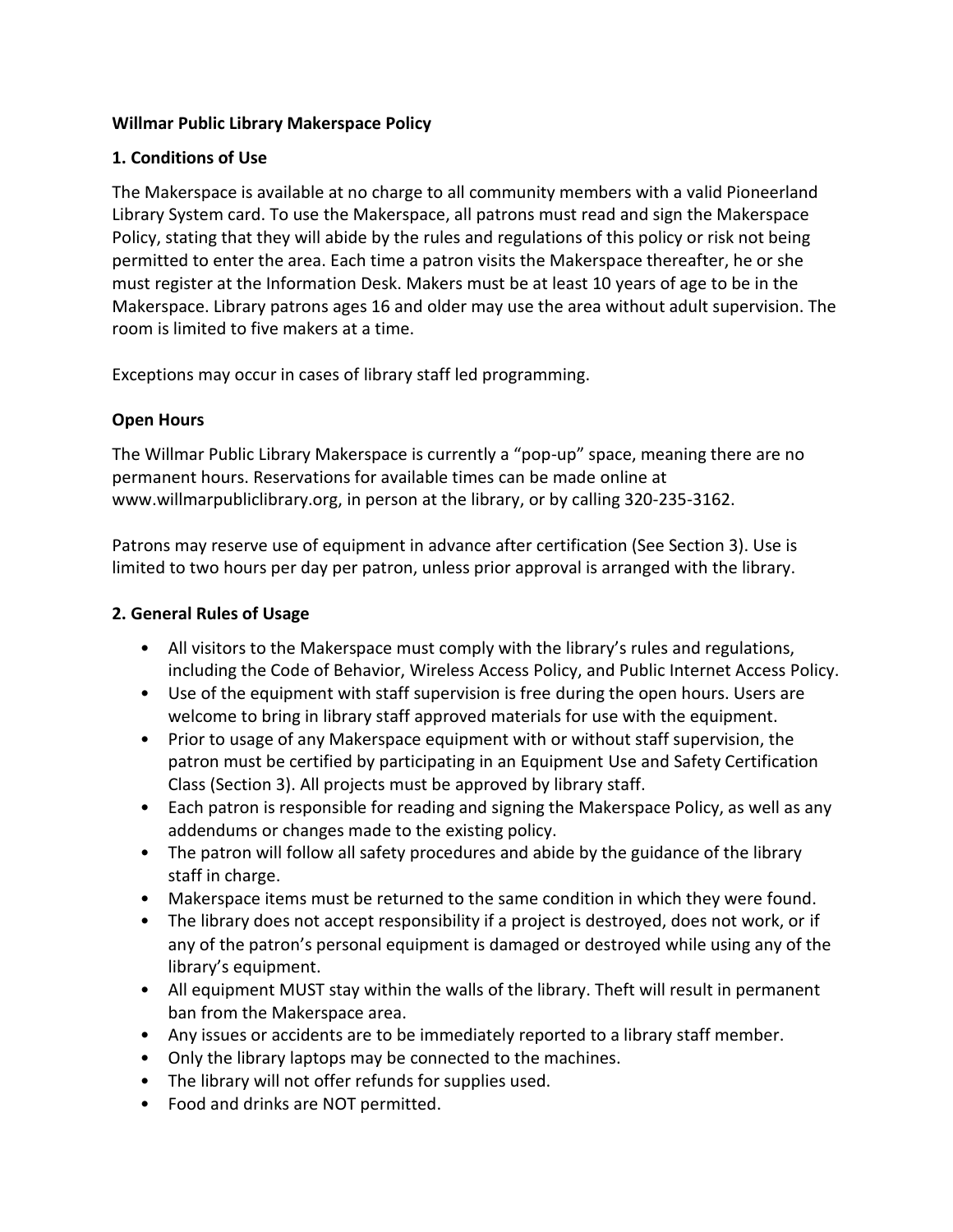• The Head Librarian reserves the right to refuse a patron's request to visit the Makerspace, as well as suspend or ban a patron from the area.

# **3. Equipment Use and Safety Certification Class**

- In order to use specific equipment/technology or to participate in any project using this equipment, the patron must complete the Equipment Use and Safety Certification Class.
- Any use of materials without certification can result in suspension or permanent ban from the Makerspace.

## **Makerspace Equipment**

- Cricut Maker
	- $\circ$  Includes use of: Rotary blade, fine point blade, scoring stylus, scraper, spatula, weeder, micro-tip scissors, tweezers, portable trimmer, 12x12 standard grip mat, 12x12 light grip mat, 12x12 fabric grip mat, 12x24 standard grip mat, medium tip 1.0 metallic pen set (violet, silver, gold, copper, blue), 0.4 tip black pen
	- $\circ$  Bring your own paper, vinyl, etc. (materials must be library staff approved)
- Laminator
	- $\circ$  Purchase from Library 8.5 x11 laminating sheets \$0.50 per sheet
- Jewelry Stamping Kit
	- $\circ$  Includes use of: 3 stamping bases, 3 hammers, 2 sets of letter stamps, 1 set of symbol stamps, light
	- o Bring your own jewelry piece (materials must be library staff approved)
	- o Purchase from library \$6 bracelet, \$6 keychain, \$9 necklace
- 3D Pen
	- o Purchase from library Filament \$.50 per roll
- Soldering Kit
- Dremel Stylo+
	- $\circ$  Includes use of: 15 accessories for carving, engraving, polishing, and sanding
	- $\circ$  Bring your own leather, wood, glass, stone, metal (materials must be library staff approved)
- Sewing Machine
	- $\circ$  Includes use of: Various notions (needles, thread, pins, bobbins, seam ripper, scissors, measuring tape)
	- o Bring your own fabric, elastic, zippers, etc. (materials must be library staff approved)